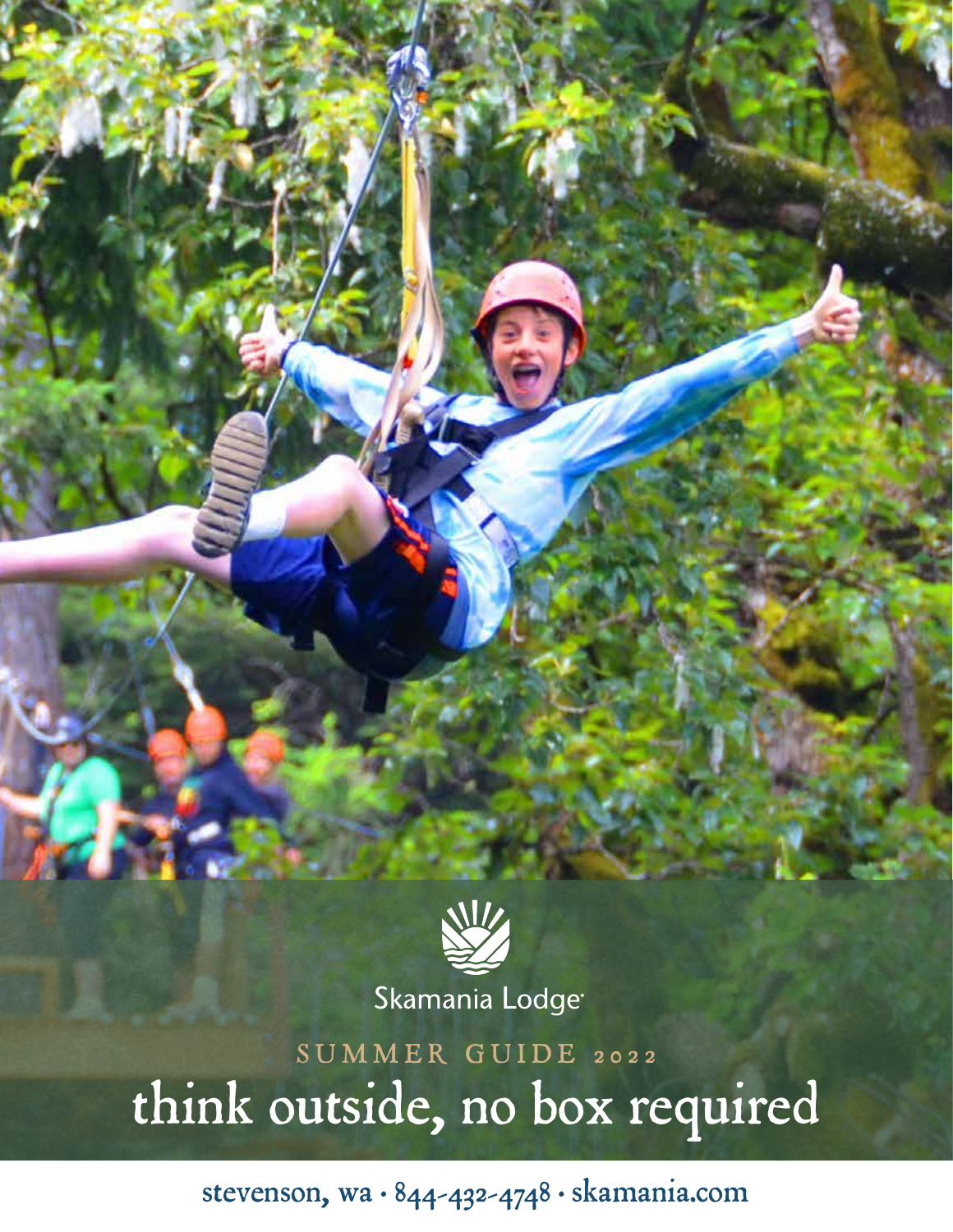## SUMMER ESCAPE PACKAGES\* for 2022

## Stay & Play Getaway

Golf season is back in full swing. Enjoy a \$70 credit to use on either our Gorge 9 or The Little Eagle 18. Both deliver an energizing game that everyone from beginners to the most seasoned golfers can appreciate. Available April 26 for stays from June 1 to September 1, 2022 [Book online](https://www.skamania.com/#/booking/step-1?promo=GLFG) with code GLFG or call 844-432-4748.

#### Sweet Summer Sundays

Savor the sweet bliss of the weekend a little longer with this getaway package designed to keep the relaxation vibe going. Sunday night lodge accommodations from \$169 plus 1/2 off room upgrades for stays from June 5 to September 5, 2022. [Book online](https://www.skamania.com/#/booking/step-1?promo=SWSS) with code SWSS or call 844-432-4748.

# More for Less

Stay longer and save more this summer at Skamania Lodge. Now when you book three or more nights, you'll save 15% off accommodations! Who couldn't use more time to relax, reconnect and explore all that Skamania Lodge and the Columbia River Gorge have to offer? [Book online](https://www.skamania.com/#/booking/step-1?promo=GTSK) with code GTSK or call 844-432-4748.

\* Offers based on availability. Taxes and fees in addition. Some exclusions apply. Blackout dates and restrictions may apply.

# REFRESH YOU

Our bodies need both pushed and pampered, and this is where you can do both! Enjoy an energizing workout on the ftness trail or on our Peloton bikes, then indulge in a rejuvenating massage treatment



with aromatherapy in Waterleaf Spa.

Reserve an 80-minute service and receive a complimentary aromatherapy upgrade of your choice (lemongrass, lavender or eucalyptus).

MAKE AN APPOINTMENT BY CALLING 844-432-4748 or EMAIL the spa at [waterleaf@skamania.com](mailto:waterleaf@skamania.com).

# OUTDOOR YOGA

May 28 - September 4 | 9AM Saturdays & Sundays

Renew your mind, body, and spirit while connecting with nature by practicing yoga outside on our beautiful green lawn. Let the sun warm your muscles as you flow through your sun salutations, and let the summer breeze cool you down during your shavasana.

Our experienced instructors will lead you through a class that is sure to awaken your spirits while the fresh air soothes your soul. Mats are provided, everyone is welcome, and good vibes are guaranteed.

Meet in the lobby at 8:50am and your instructor will guide you to the location.

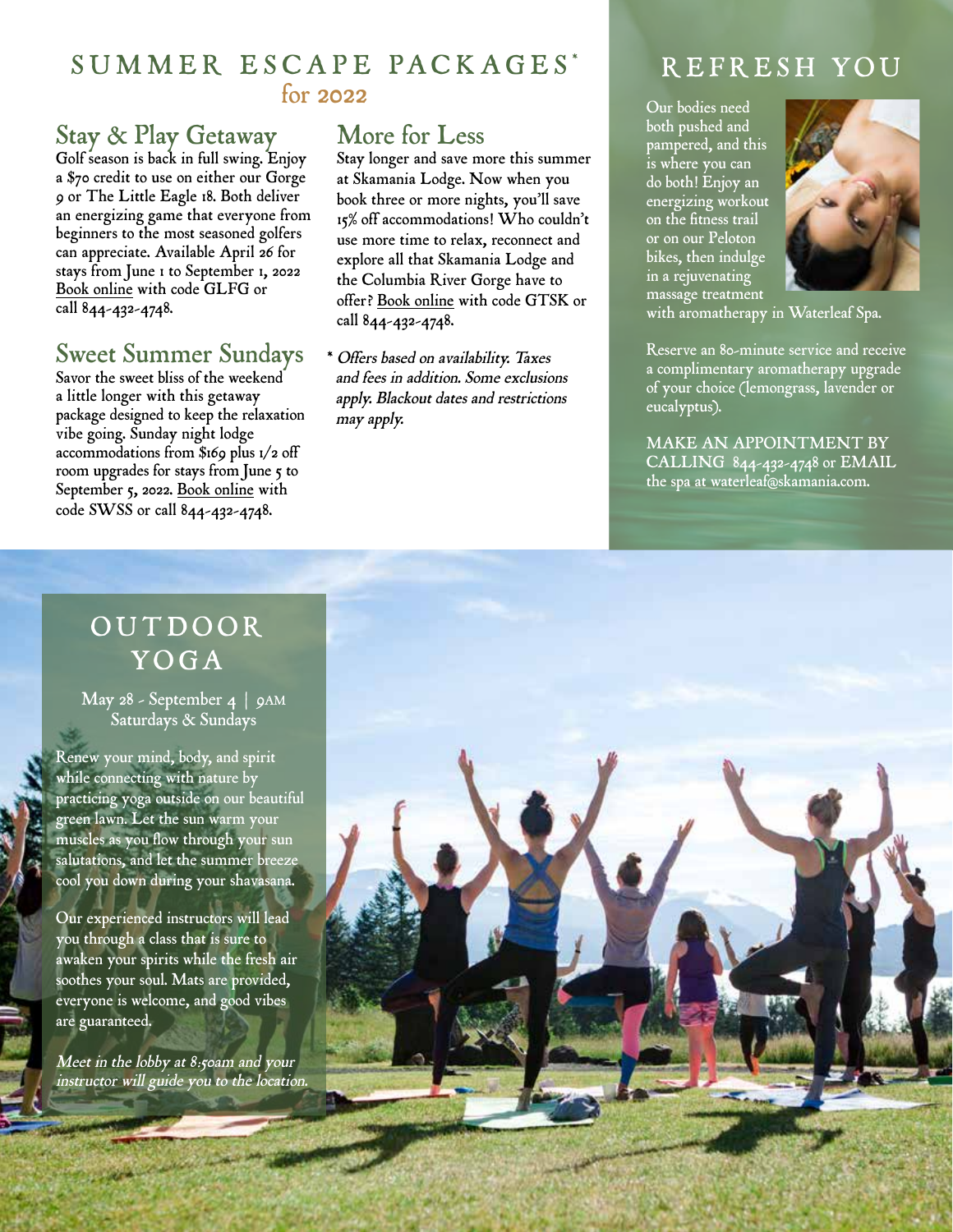# MAKE SUMMER MEMORIES june, july & august

# Summer Concert Series

#### Selected Dates | 5PM - 7PM

Our summer concert series is back and better than ever! The season's line-up of Pacifc Northwest artists spans pop, blues, country, rock, jazz, folk and more. Name a better combination than summer and live music...we'll wait.



- may 30 Shelly Rudolph J
- jun 5 Robert Meade
- jun 19 Moe Dixon jun 12 – Terry Robb
- jun 26 Shelly Rudolph
- jul 3 Steve Hale
- jul 4 Moe Dixon
- jul 10 Doug Smith
- jul 17 Robert Meade
- jul 24 Terry Robb
- jul 31 Steve Hale
- aug 7 Shelly Rudolph aug 14 – Sandra Heart/
	- **Wishflower**
- aug 21 Moe Dixon
- aug 28 Doug Smith
- sep 4 John Nilsen sep 5 – Shelly Rudolph

#### Search for Baby Sasquatch June 1 - September 5

The West Coast's most notorious big-footed friend has had babies, and we need you to help us fnd them! Rumor has it that these Baby Sasquatches are hiding along our Gorge Loop Trail. Head to our front desk or to the adjacent forestry service area to grab a map and start hunting! When you fnd each one, make sure you take a photo with them to show us at the front desk and win a prize.

# Paint with a Twist

#### June 18, July 30, August 27 | 2PM - 4PM | \$54 per guest

Unleash your inner artist while enjoying a glass of your favorite wine when you join us in the Gorge Room for Paint with a Twist. Our seasoned art instructor will guide you through the process of creating a beautiful canvas painting that will grace your wall and remind you of your stay at Skamania. Reservations for this guided art experience include all the supplies you'll need to create a masterpiece. Book your spot today for this long-time favorite at Skamania!



#### Skamania's Adventure Park Awaits! All Year | Open Daily

Join Skamania Lodge Adventures for an unforgettable outdoor experience this summer. Fly through the trees and test your agility under the cool canopy of our mature forest. Let our experienced guides lead you through our top-rated zipline course or our self-guided Aerial Park. Round out the fun with axe throwing.

All Skamania Lodge Adventures require a reservation at 509-427-0202 or at [ZipnSkamania.com.](https://ZipnSkamania.com)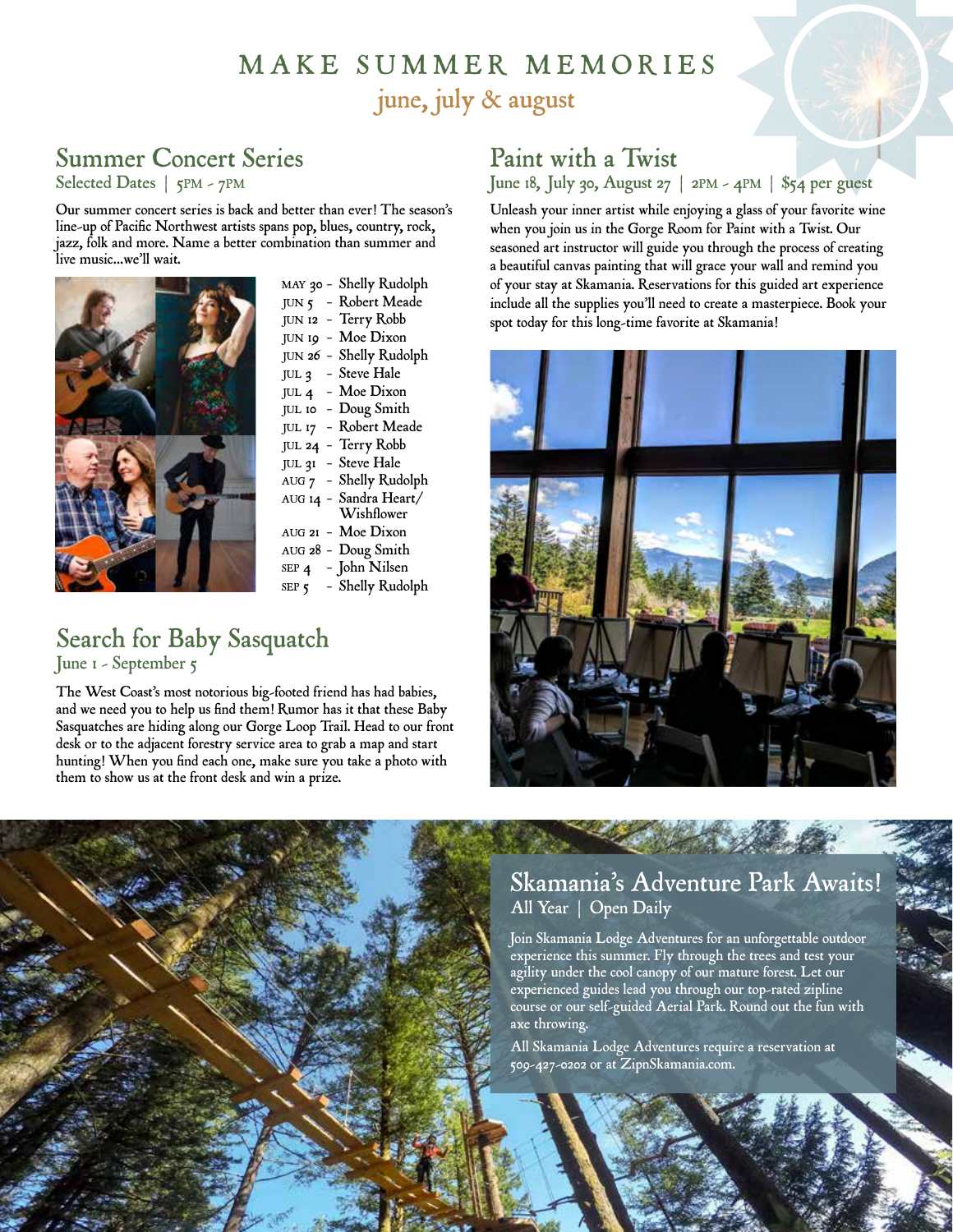# COME OUT AND PLAY summer golf in our backyard

## Spring Fling Wing Ding Tournament

Saturday, May 21 | IPM | \$40 per person\*

It's our craziest golf event of the year! This tournament has a little bit of everything. Show off your skills on all our new courses: The Gorge 9 short course, The Little Eagle 18 putting course, and



Disc Golf. All three scores will be combined at the end, and a winner will be named. Make your reservations today!

 \* Covers all course and equipment fees. Two-person team scramble format.

#### Beer & Brats Golf Tournament

Sunday, June 19 | 12PM Shotgun Start \$30 per adult, \$25 for juniors\*\*

Cold beer, delicious brats, and a round of golf – all the things you need for a perfect Sunday afternoon. Join us on Juneteenth and Father's Day for this fun competition. Fee includes either a brat or hot dog, as well as one beer or root beer. As if you needed more of an incentive, prizes will also be awarded. Reservations are recommended.

## Get Shorty Tournament

Sunday, July 17 | IPM Shotgun Start \$25 per adult, \$20 for juniors\*\*

Play the forward tees with just a wedge and putter, and maybe a beverage!

Individual scoring. Fee includes use of clubs, if needed.

## Flip Flop Putting Tournament

Sunday, August 14 | IIAM - 5PM

Pull out the fip-fops for this all-day event on our Little Eagle 18 putting course. Compete to be crowned the 2022 fip-fop champion! Win fun prizes for the coolest fip-fops, enjoy BBQ and live music. The tournament is for all ages, so bring your friends and family! Book a tee time to join the fun.

#### Ticket Pricing

| Wearing Flip-Flops |  |
|--------------------|--|
| \$30 Adults        |  |
| \$25 Juniors**     |  |

No Flip-Flops \$30 Adults \$35 Adults \$25 Juniors\*\* \$30 Juniors\*\*

Ticket includes:

- One round on the Little Eagle 18
- One raffe entry (prize drawings all day)
- Meal with one hot dog or bratwurst and
- one beverage (draft beer, wine or soft drink)

\*\* Age 12 and under

#### Can't Get Enough Golf?

Check out our Stay & Play Getaway package available for a limited time this summer, featuring a \$70 credit for either our Gorge 9 or The Little Eagle 18!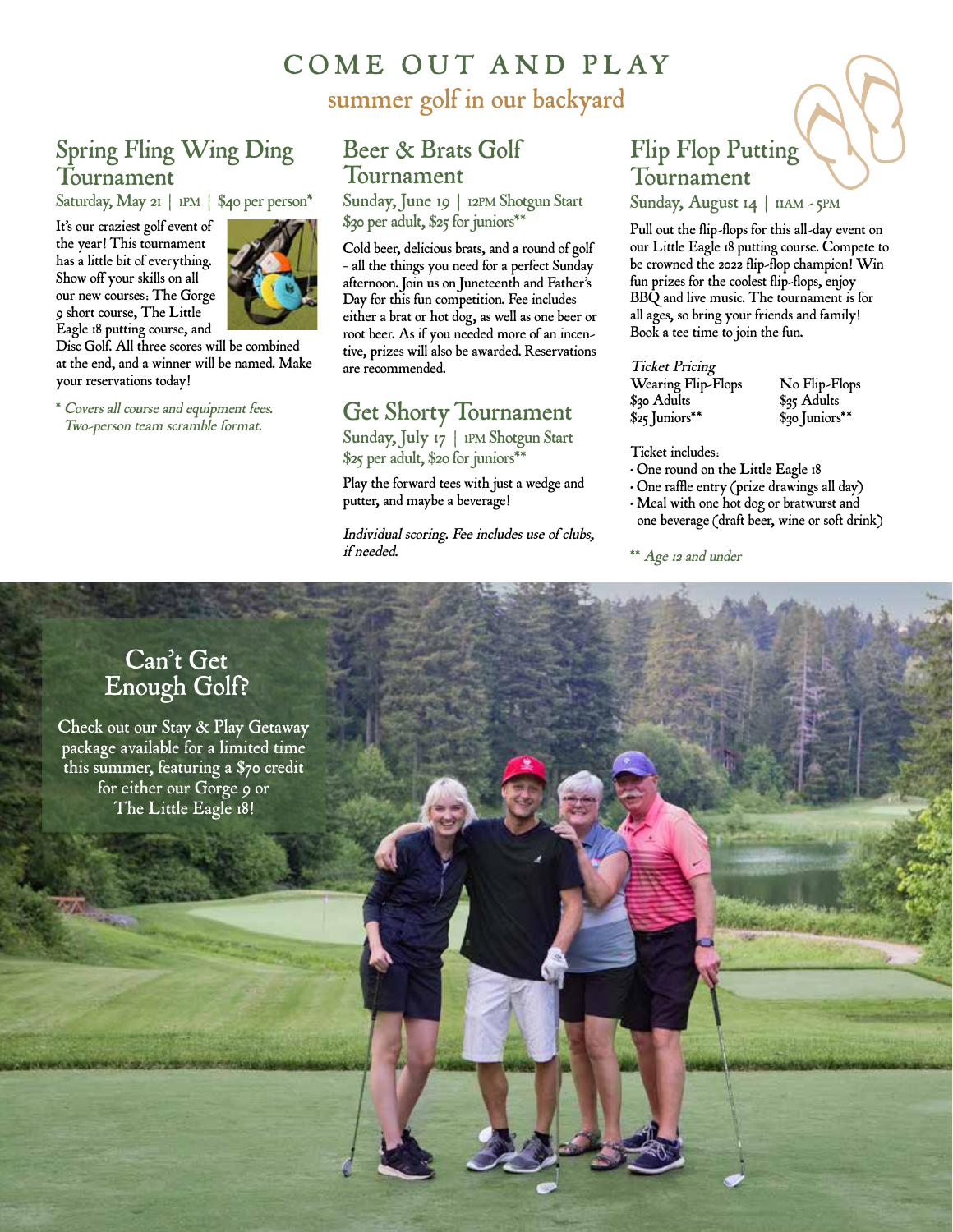#### THE TOY BOX

May 27 - September 5

Looking for some summer fun? Dive into our Toy Box full of activities and games to enjoy with your friends and family! Head outside to pass a Frisbee, start a lively game of pickle ball, or initiate a board game into the Toy Box for your entertainment! tournament. Rain or shine, boredom won't be an issue when you reach

#### THREE TRAILS CHALLENGE

June 1 - September 5

Welcome summer with our Three Trails Challenge! Grab a map at the front desk, complete all three trails on property (a total of 5k), and track your progress using the tracking app of your choice. Show the front desk you've completed all three to earn a Skamania-branded reusable water bottle.

# BUILD A WOODLAND FRIEND WORKSHOP

Saturday, June 18 | 2PM 5PM Sunday, June 19 | 9:30AM 1PM Father's Day Weekend

- Independence Day Holiday | July 1 - 4 | 4pm 6pm

Labor Day Holiday | September 2 - 5 | 4PM 6PM

 Children will love creating their very own stuffed animal! Make one to give dad (he'll love it), to celebrate the 4th of July or to mark the end of summer on Labor Day weekend. This family friendly activity includes a 15-inch spring woodland themed animal to stuff, wishing star to hide inside and naming birth certifcate.

 $$30$  per animal in the Gift Shop | No reservations required

#### SATURDAY MARKETS

Join us in the lobby for fun pop-up shops on selected Saturdays all summer!

 $IPM - 6PM$  for All Dates

May 21 | Kids Korner Wide variety of old-fashioned children's toys, games and stuffed animals

June 11 | Northwest Outftter NW themed hats, t-shirts, sweatshirts, stickers and other gift items

June 18 | Gourmet Goodies Mouthwatering sweet and savory NW-made sauces, dips, mustards, jams and chocolates

July 16 | Pendleton Parade Dazzling array of heritage NW Pendleton blankets, bags, drinkware and more

> August 20 | Glorious Glass Glittering selection of artisan handmade glass gift items



# FOREST BATHING

All Year | Now Open

Self-guided forest bathing is a joy in every season, and summer is no exception. The Skamania forest bathing experience begins with our Forest Bathing Guide, available at the front desk in the lobby.

This guide will accompany you through the forest with a sense of focus, tranquility and connection. Your intentional time amidst our trees is proven to awaken your senses, renew your energy and connect you with nature.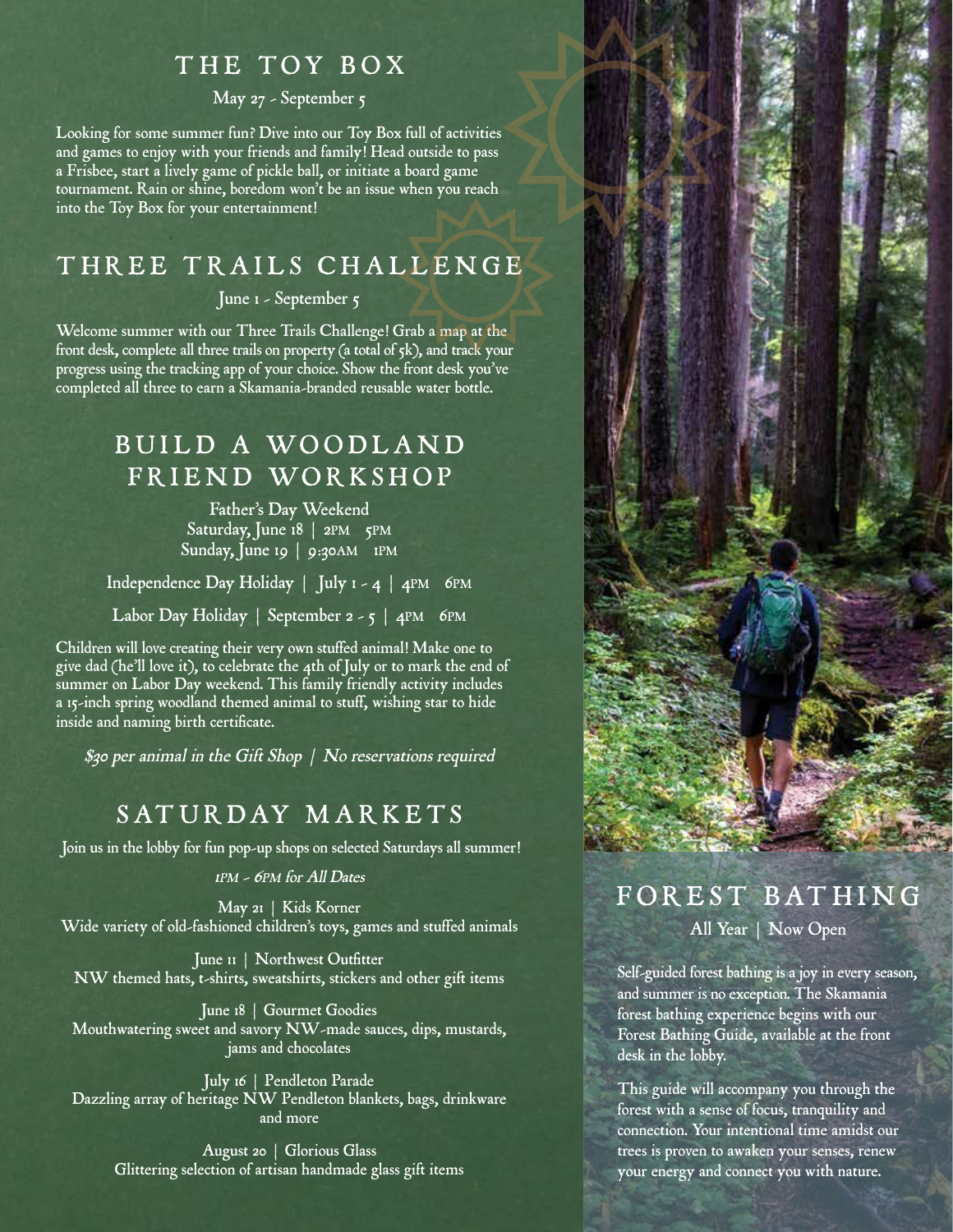# SOMETHING FOR EVERYONE summer dining favorites

#### Father's Day Special June 19 |  $5PM - 9PM$  \$37

Treat your dear dad to dinner in Skamania's Cascade Dining Room. Our special will include our signature prime rib with favorful au jus, whipped potatoes and fresh vegetables. Full menu also available.

Reservations recommended. Open to hotel guests and the public. Call 509-427-2508.

#### Drinks on the Lawn July & August | 4pm - 7pm

Cocktails and summer evenings just go together. Spend your evenings on our lawn, where we'll be serving refreshing summer cocktails. Make a selection (or two!) from our list of seasonal favorites, and sip in the sun surrounded by stunning Gorge views.

For hotel guests age 21+ only.

# Burger & Beer Mondays

 $|$  \$37 Every Monday, 2PM - 8PM Every Monday, 2pm - 8pm | \$18

> Mondays aren't so bad when you know you can finish the day with our 1/3rd pound burger with golden fries and a draft beer!

# Slider Tuesdays

#### Every Tuesday, 2pm - 8pm | \$12 for 2

A classic favorite, our chef has chosen Carlton Farms Pork to serve on fresh ciabatta bread with spicy sauce, crisp pickle and fries.

## Slow Roasted Prime Rib Fridays & Saturdays

 Dining Room you can enjoy slow roasted Ĭ Every Friday and Saturday in the Cascade Prime Rib drizzled with savory au jus, served with buttery whipped potatoes and freshly grilled asparagus. Reservations required.

 call 509-427-2508 to reserve. Limited prime rib available each night. Please

#### Build-Your-Own Bloody Mary Bar

Saturdays & Sundays, July & August  $9AM - IPM$  | \$15 per guest

What's better than a Bloody Mary? A Bloody Mary you can customize to your personal taste! You'll fnd our weekend Bloody Mary Bar in the Gorge Room – with everything you need to build your uniquely perfect cocktail, including vodka, Bloody Mary mix plus assorted seasonings, add-ins and toppings.

For hotel guests age 21+ only.



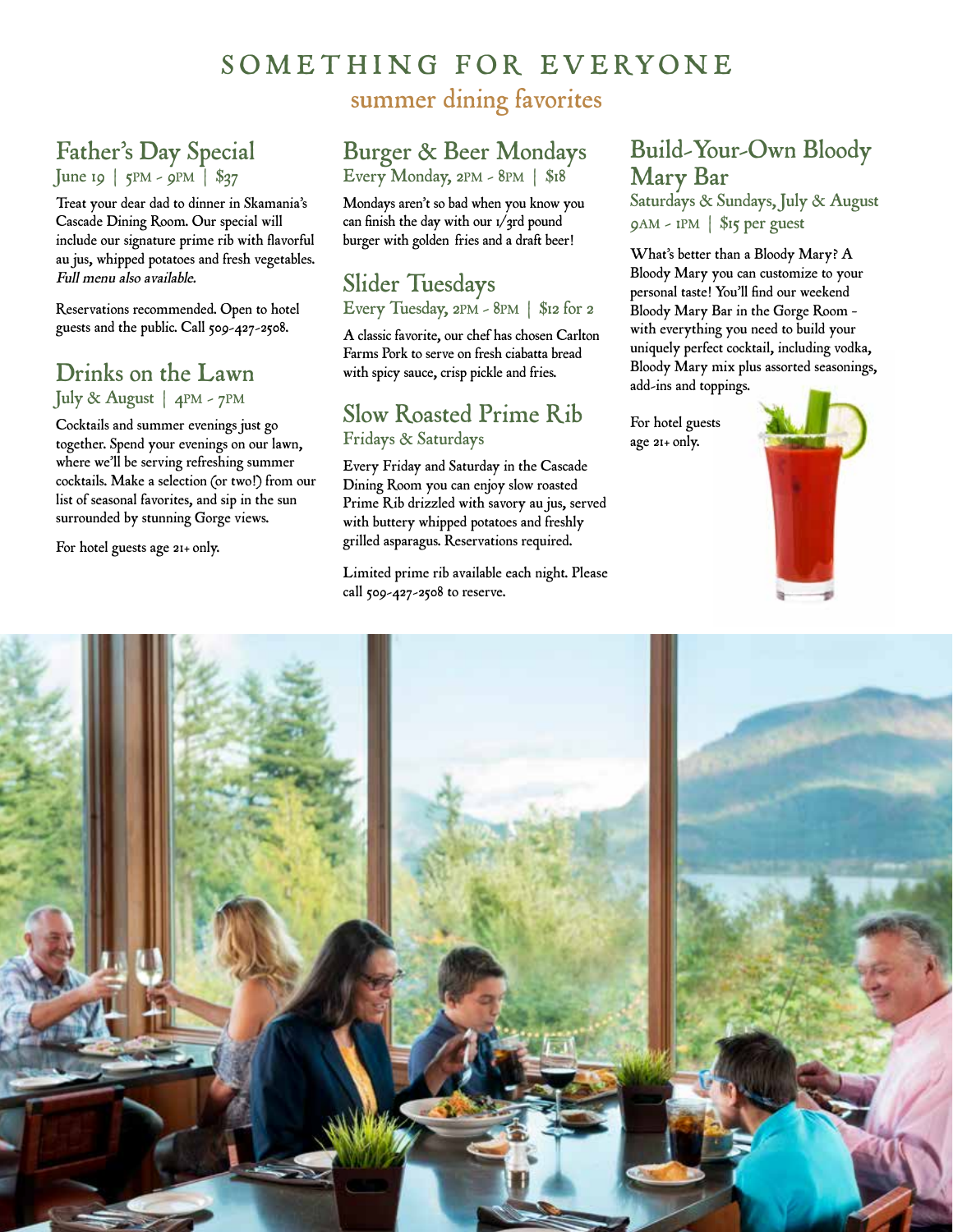# MAY 21, 2022 to SEP 5, 2022 EVENTS CALENDAR MAY 21, 2022 to SEP 5, 2022

#### **MAY**

**Month of May**

**Forest Bathing 5K Trail Challenge**  May 1 – May 31

**The Toy Box**  May 27 – May 31

**21 Saturday Saturday Market: Kids Korner**  1 PM – 6 PM, Lobby Old-fashioned Children's Toys, Games and Stuffed Animals

**Prime Rib Special**  5 PM – 7 PM, Cascade Dining Room

**23 Monday Burger & Beer Night**  2 PM – 8 PM, River Rock Lounge

**24 Tuesday Slider Tuesdays**  2 PM – 8 PM, River Rock Lounge

**27 Friday Build a Woodland Friend Workshop**  4 PM – 6 PM, Gift Shop

**Prime Rib Special**  5 PM – 7 PM, Cascade Dining Room

**28 Saturday Outdoor Yoga**  9 AM

**29 Sunday Outdoor Yoga**  9 AM

**30 Monday Burger & Beer Night**  2 PM – 8 PM, River Rock Lounge

**Build a Woodland Friend Workshop**  4 PM – 6 PM, Gift Shop

**Concert Series: Shelly Rudolph**  5 PM – 7 PM Jazz Vocals

#### **Memorial Day BBQ**

**31 Tuesday Slider Tuesdays**  2 PM – 8 PM, River Rock Lounge

#### **JUNE**

**Month of June Forest Bathing Search for Baby Sasquatch The Toy Box Three Trails Challenge**  June 1 – June 30

**03 Friday Prime Rib Special**  5 PM – 7 PM, Cascade Dining Room

**04 Saturday Outdoor Yoga**  Q AM

**Prime Rib Special**  5 PM – 7 PM, Cascade Dining Room **05 Sunday Outdoor Yoga**  9 AM

**Concert Series: Robert Meade**  5 PM – 7 PM Acoustic Guitar

**06 Monday Burger & Beer Night**  2 PM – 8 PM, River Rock Lounge

**07 Tuesday Slider Tuesdays**  2 PM – 8 PM, River Rock Lounge

**10 Friday Prime Rib Special**  5 PM – 7 PM, Cascade Dining Room

**11 Saturday Outdoor Yoga**  9 AM

**National Get Outdoors Day**  10 AM – 2 PM, Bonneville Dam's Ft. Cascades National Historic Site

 **Saturday Market:**  NW-themed Apparel, Stickers **Northwest Outfitter** 1 PM – 6 PM, Lobby and Gift Items

**Prime Rib Special**  5 PM – 7 PM, Cascade Dining Room

**12 Sunday Outdoor Yoga**  9 AM

**Concert Series: Terry Robb**  5 PM – 7 PM Acoustic Guitar

**13 Monday Burger & Beer Night**  2 PM – 8 PM, River Rock Lounge

**14 Tuesday Slider Tuesdays**  2 PM – 8 PM, River Rock Lounge

**17 Friday Prime Rib Special**  5 PM – 7 PM, Cascade Dining Room

**18 Saturday Outdoor Yoga**  9 AM

**Saturday Market: Gourmet Goodies**  1 PM – 6 PM, Lobby NW-made Sweet and Savory Treats

**Paint with a Twist**  2 PM – 4 PM, Gorge Room

**Build a Woodland Friend Workshop**  2 PM – 5 PM, Gift Shop

**Prime Rib Special**  5 PM – 7 PM, Cascade Dining Room

**19 Sunday Outdoor Yoga**  9 AM

**Build a Woodland Friend Workshop**  9:30 AM – 1 PM, Gift Shop

**Beer and Brats Golf Tournament**  12 PM Shotgun Start

**Concert Series: Moe Dixon**  5 PM – 7 PM Acoustic Guitar

**Father's Day Special**  5 PM – 9 PM, Cascade Dining Room

**20 Monday Burger & Beer Night**  2 PM – 8 PM, River Rock Lounge

**21 Tuesday Slider Tuesdays**  2 PM – 8 PM, River Rock Lounge

**24 Friday Gorge Blues and Brews Festival**  Skamania County Fairgrounds Stevenson, WA

**Prime Rib Special**  5 PM – 7 PM, Cascade Dining Room

**25 Saturday Gorge Blues and Brews Festival**  Skamania County Fairgrounds Stevenson, WA

**Prime Rib Special**  5 PM – 7 PM, Cascade Dining Room

**26 Sunday Cowboy Breakfast**  8 AM – 1 PM Camp Howe Hemlock, WA

**Concert Series: Shelly Rudolph**  5 PM – 7 PM Jazz Vocals

**27 Monday Burger & Beer Night**  2 PM – 8 PM, River Rock Lounge

**28 Tuesday Slider Tuesdays**  2 PM – 8 PM, River Rock Lounge

#### **JULY**

#### **Month of July**

**Forest Bathing Search for Baby Sasquatch The Toy Box Three Trails Challenge Drinks on the Lawn,** 4 PM – 7 PM<br>July 1 – July 30

 4 PM – 6 PM, Gift Shop **01 Friday Build a Woodland Friend Workshop** 

**Prime Rib Special**  5 PM – 7 PM, Cascade Dining Room

**02 Saturday Outdoor Yoga**  9 AM

**Bloody Mary Bar**  9 AM – 1 PM, Gorge Room

**Build a Woodland Friend Workshop**  4 PM – 6 PM, Gift Shop

**Prime Rib Special**  5 PM – 7 PM, Cascade Dining Room **03 Sunday Outdoor Yoga**  9 AM

**Bloody Mary Bar**  9 AM – 1 PM, Gorge Room

**Build a Woodland Friend Workshop**   $4 PM - 6 PM$ , Gift Shop

**Concert Series: Steve Hale**  5 PM – 7 PM Acoustic Guitar and Vocals

**04 Monday Burger & Beer Night**  2 PM – 8 PM, River Rock Lounge

**Build a Woodland Friend Workshop**  4 PM – 6 PM, Gift Shop

**Concert Series: Moe Dixon**  5 PM – 7 PM Acoustic Guitar

**05 Tuesday Slider Tuesdays**  2 PM – 8 PM, River Rock Lounge

**08 Friday Prime Rib Special**  5 PM – 7 PM, Cascade Dining Room

**09 Saturday Outdoor Yoga**  9 AM

**Bloody Mary Bar**  9 AM – 1 PM, Gorge Room

**Prime Rib Special**  5 PM – 7 PM, Cascade Dining Room

**10 Sunday Outdoor Yoga**  9 AM

**Bloody Mary Bar**  9 AM – 1 PM, Gorge Room

**Concert Series: Doug Smith**  5 PM – 7 PM Acoustic Guitar

**11 Monday Burger & Beer Night**  2 PM – 8 PM, River Rock Lounge

**12 Tuesday Slider Tuesdays**  2 PM – 8 PM, River Rock Lounge

**15 Friday Prime Rib Special**  5 PM – 7 PM, Cascade Dining Room

**16 Saturday Outdoor Yoga**  9 AM

**Bloody Mary Bar**  9 AM – 1 PM, Gorge Room

**Saturday Market: Pendleton Parade**  1 PM – 6 PM, Lobby Pendleton Blankets, Bags, Drinkware and More

**Prime Rib Special**  5 PM – 7 PM, Cascade Dining Room